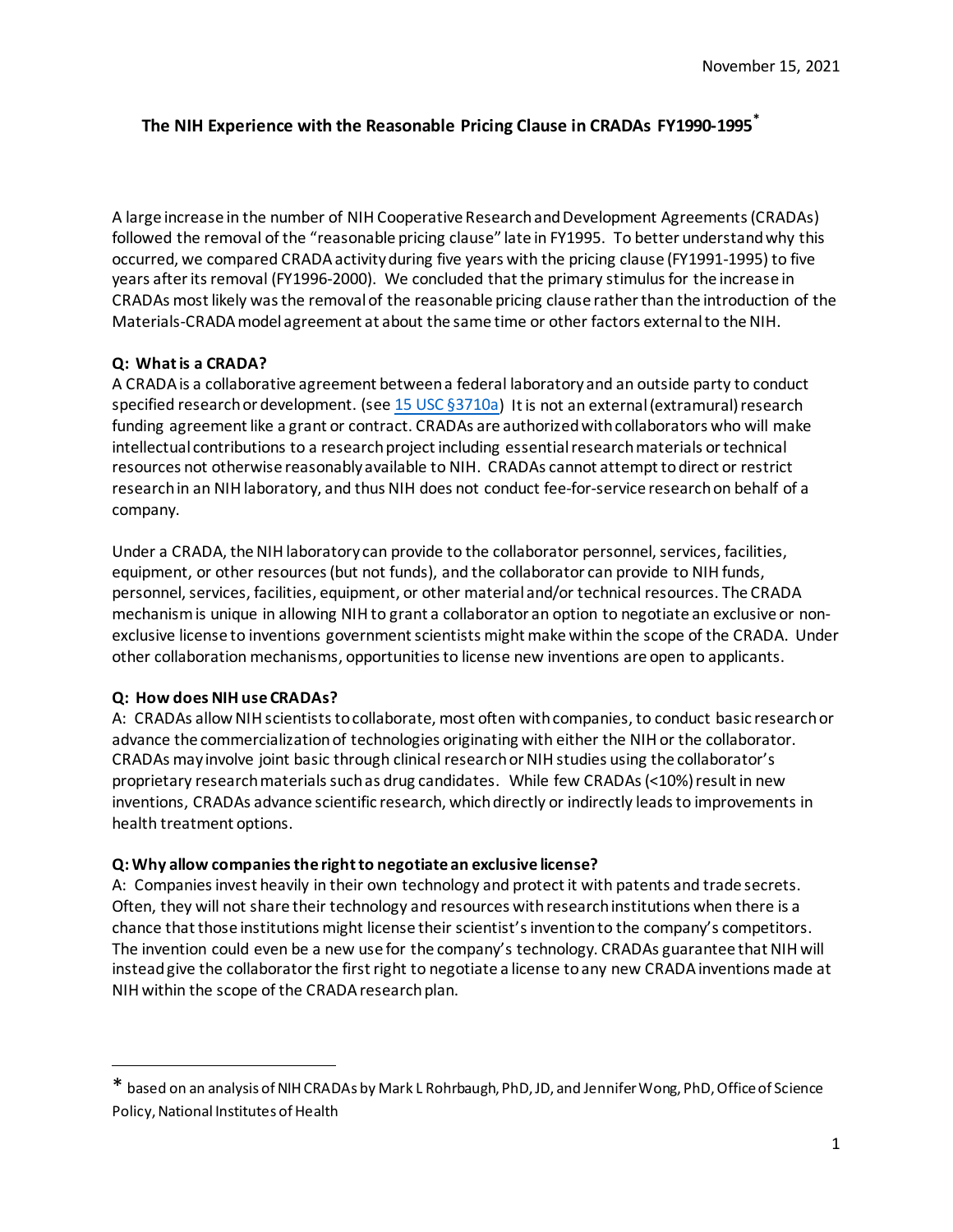## **Q: What was the "reasonable pricing clause" in NIH CRADAs?**

A: From Fiscal Year (FY) 1990 to 1995, NIH attempted to address concerns about high drug prices by adding a "reasonable pricing clause" to its CRADAs. Under the clause, a company taking an exclusive license tobring an NIH invention to market could be compelled by the NIH to submit documentation showing a "reasonable relationship between the pricing of the product, the public investment in that product, and the health and safety needs of the public." "Reasonable relationship" was never defined.

#### **Q: Why did NIH decide in 1995 to remove the reasonable pricing clause from CRADAs?**

A: In the early 1990s, NIH leadership began to receive reports from companies and researchers about the negative impact of the reasonable pricing clause. NIH held two public meetings in 1994 with companies, patient advocates, and researchers, which came to a consensus that companies were avoiding collaborations with the NIH because of the pricing clause. As a result, th[e NIH Director](https://ott.nih.gov/sites/default/files/documents/pdfs/NIH-Notice-Rescinding-Reasonable-Pricing-Clause.pdf)  [announced](https://ott.nih.gov/sites/default/files/documents/pdfs/NIH-Notice-Rescinding-Reasonable-Pricing-Clause.pdf) in 1995 the removal of the clause from CRADAs and exclusive licenses.

### **Q: What leads NIH to conclude that removal of the reasonable pricing clause was likely the primary stimulus for the large increase in CRADAs?**

A: Several observations lead NIH to this conclusion:

- 1. Serious concerns about the pricing clause from companies, NIH scientists, and technology transfer staff were documented in 1994. There is no reason to doubt the negative impact from the use of the clause.
- 2. After a thorough study, the NIH Director stated in 1995, "the pricing clause has driven industry away from potentially beneficial scientific collaborations with [NIH] scientists without providing an offsetting benefit to the public…Eliminating the clause will promote research that can enhance the health of the American people." See the full report [here.](https://ott.nih.gov/sites/default/files/documents/pdfs/NIH-Notice-Rescinding-Reasonable-Pricing-Clause.pdf)
- 3. Companies that stated in 1994 they would avoid CRADAs with the reasonable pricing clause kept their word and re-engagedonly after its removal.
- 4. NIH begandeveloping the Materials(M)-CRADA model agreement afterthe decision was made to remove the reasonable pricing clause in anticipation of a large increase in CRADAs for proprietary materials that companies had previously denied because of the reasonable pricing clause. To facilitate negotiations, NIH developed the M-CRADA by removing terms from the model Standard- (S-)CRADA that were not relevant to the receipt of companies' materials with no joint research plan. The timing was no coincidence.
- 5. In the five years after NIH removed the pricing clause, there was a four-fold increase over the previous five years with the clause in the numbers of CRADAs overall and more than a doubling of individual collaborating companies. (see below) The large increase is difficult to explain by any slimming down of the CRADA format toshorten negotiationof the final agreement. Companies had engaged in only a few CRADAs for the transfer of materials using S-CRADAs with the pricing clause in place. Their primary reluctance was potential government involvement in the pricing of their products rather than any irrelevant terms in the S-CRADA model agreement.
- 6. The number of new CRADAs per year when the reasonable pricing clause was in use (FY1990-1995) was lower than the year before it was added and the year after it was removed.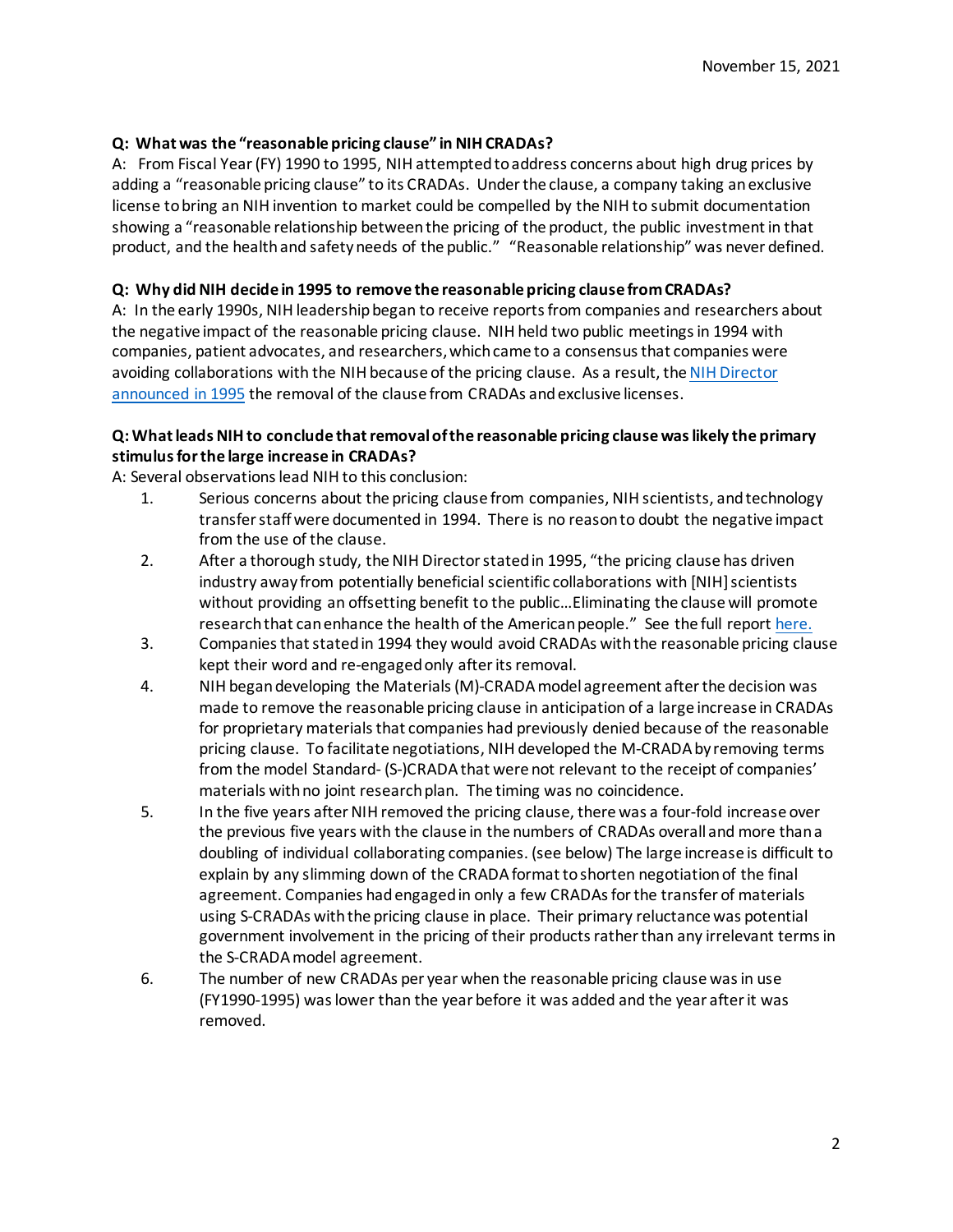## **Q: What is the difference between S1-, S2- and M-CRADAs?**

A: Before FY1996, all CRADA research collaborations were negotiated based on one CRADA template, here designated as Standard-1 or S1-CRADA. NIH negotiated terms with companies for research studies such as: (1) basic research that led to greater understanding of biological processes, (2) applied research with the goal of determining whether a drug or vaccine candidate appeared to be safe and effective in animals or human clinical trials, (3) development and testing of devices, and (4) research with a company's proprietary materials, such as a drug candidate, antibody, or biological factor, without the company's participation in the research itself.

NIH developed a more compact CRADA template, the M-CRADA, for receiving companies' proprietary materials in anticipation of a greater demand after the reasonable pricing clause was removed from CRADAs. The M-CRADA format shortened the time needed to negotiate final terms because there was no longer a need to remove through negotiation the irrelevant terms in the S-CRADA template used for joint research collaborations. The S2-CRADA model at the time included 64 terms over 13 pages; whereas, the M-CRADA model amounted to 20 terms on three pages. After FY1995, all other collaborations were still based on the longer format without the pricing clause, which we refer to here as Standard-2- or S2-CRADAs.